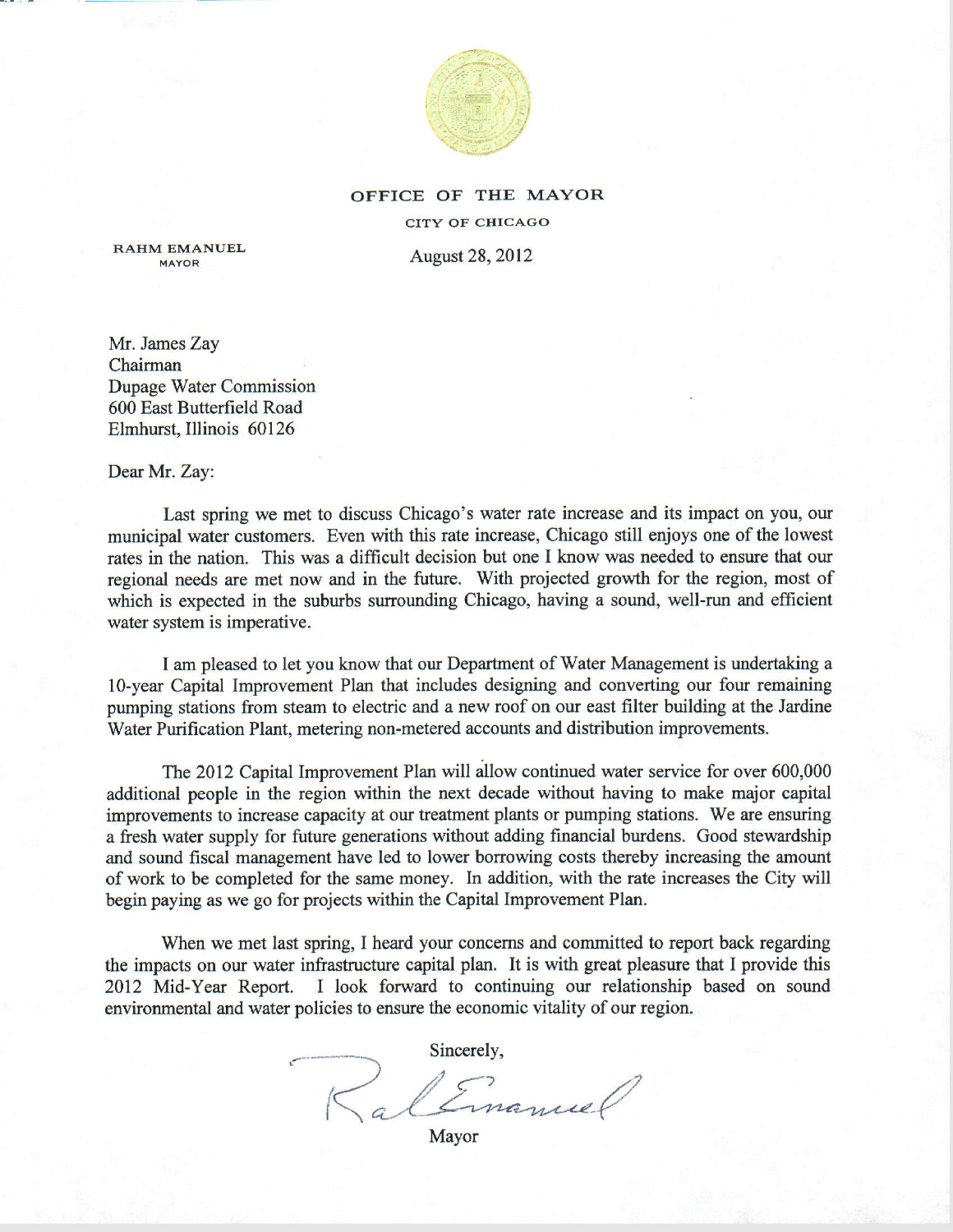CITY OF CHICAGO DEPARTMENT OF WATER MANAGEMENT



## 2012

# MID-YEAR REPORT TO SUBURBAN CUSTOMERS

 $\overline{\phantom{a}}$ 

 $\overline{\phantom{a}}$ 

 $\overline{\phantom{a}}$  $\overline{\phantom{a}}$  $\bullet$  $\bullet$  RAHM EMANUEL, MAYOR



THOMAS H. POWERS, P.E., COMMISSIONER 1000 E. OHIO STREET CHICAGO, IL 60611